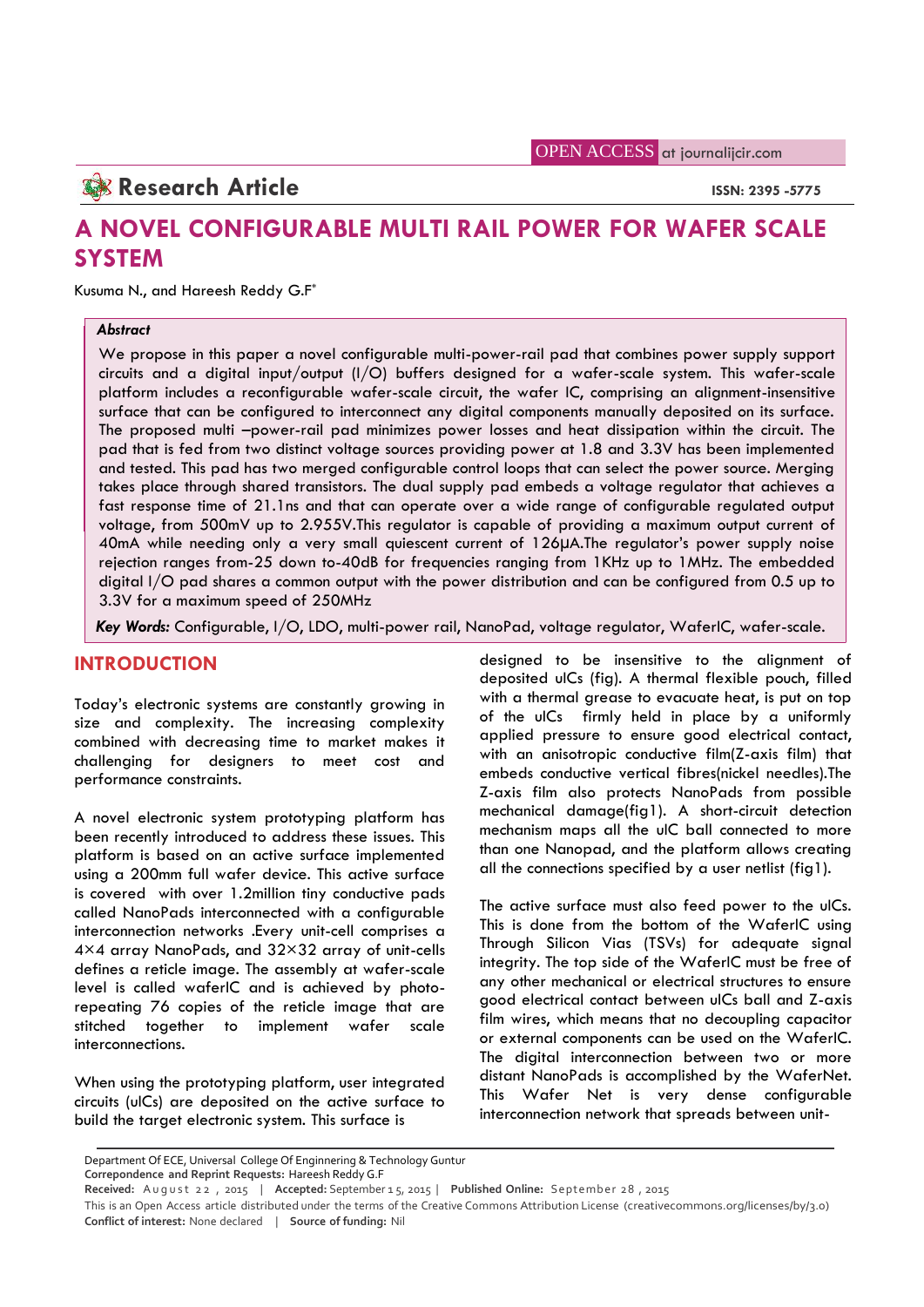cells in every direction(N-S-E-W) with unidirectional connections of various lengths. These connections have lengths 2,4,8,16and 32,where for instance 8 means that the connected unit-cells are separated by 7 others.



#### *Single Rail Configurable I/O PAD*

The design proposed takes advantage of a hierarchical topology in order to minimize quiescent current and silicon area consumption by sharing the maximum number of common circuitries. A masterslave topology is used in every unit-cell. In reference to fig(2), the top module uses a reference voltage ( $V_{SET}$ ) shared between 16 NanoPads. The fast load regulator (FLR) embedded in each NanoPad (fig 3) uses  $V_{\text{SET}}$  to set the output voltage within the range of 1.0V to 2.5V. In addition,  $V_{\text{SET}}$  sets the digital I/O voltage levels. This technique leads to a reduction in silicon area by sharing fast load regulator with the digital I/O to provide power through configurable voltage  $(V_{\text{SET}})$ , which avoids duplicating power stages for supplying the digital I/O. However control circuits must be added to share this regulated power supply between the digital I/O and the load. This comes at the cost of speed for both the I/O and FLR response time, since a significant parasitic capacitance is added by its gate.



**Figure 2** (a) The master-slave topology proposed where a master stage feeds to 16 fast load regulators (FLR) a common reference voltage. (b) The embedded digital I/O where the feedback signal is either controlled by the FLR or the digital I/O control circuits.

The configurable I/O pad proposed in (fig 3) integrates a digital I/O within the regulation loop coupled with a boost technique using a differential pair. The digital I/O can be configured to fit standard CMOS voltages of 1.0,1.2,1.5,1.8,2.0, 2.5 and 3.3V with a post layout simulated bandwidth of over 300MHZ with a 5pF load.This approach allows very high current capabilities within a unit cell that could supply more than 100mA per NanoPad,with a theoretical 1.6 A maximum per unit-cell (16 FLR according(fig 3), with adequate integrated power.



This is due to the fact that the maximum power efficiency of a linear regulator is  $(V_{\text{OUT}})^2/(V_{\text{DD}})^2$  This fact limits the one rail approach in terms of the maximum output power that every NanoPad can provide within a small silicon area (such a unit-cell).

#### *A Multi-rail Power Supply for Power Efficiency Improvement*

To maximize efficiency of the embedded FLR a multi power supply rail where a multilevel converter using a single rail is used to generate several output voltage levels using a multiplexed voltage supply or stack voltage cells (independent cells put in series where the output voltage is a combination of them).this multi-rail approach can increase the power efficiency by 49%. This efficiency depends on the source power supply and output voltage,with a of 50W of instantaneous power. Unfortunately this approach uses discrete components that make it incompatible with our embedded FLRs, where a fully integrated solution is required.

### *A Configurable Power I/O PAD with Multi Power Rail Fast Load Regulator*

To overcome the constraints on power distribution,silicon area, quiescent current and minimum required efficiency, a multi-power rail FLR is proposed. A preliminary version was proposed in (fig 3) where a FLR uses dual 1.8 and 3.3V rails with an overall improvement of 40% of the power efficiency when operating at low voltage (1.0V) compared to the solution with only a single 3.3V rail [10]. A drawback of this multi power rail FLR is the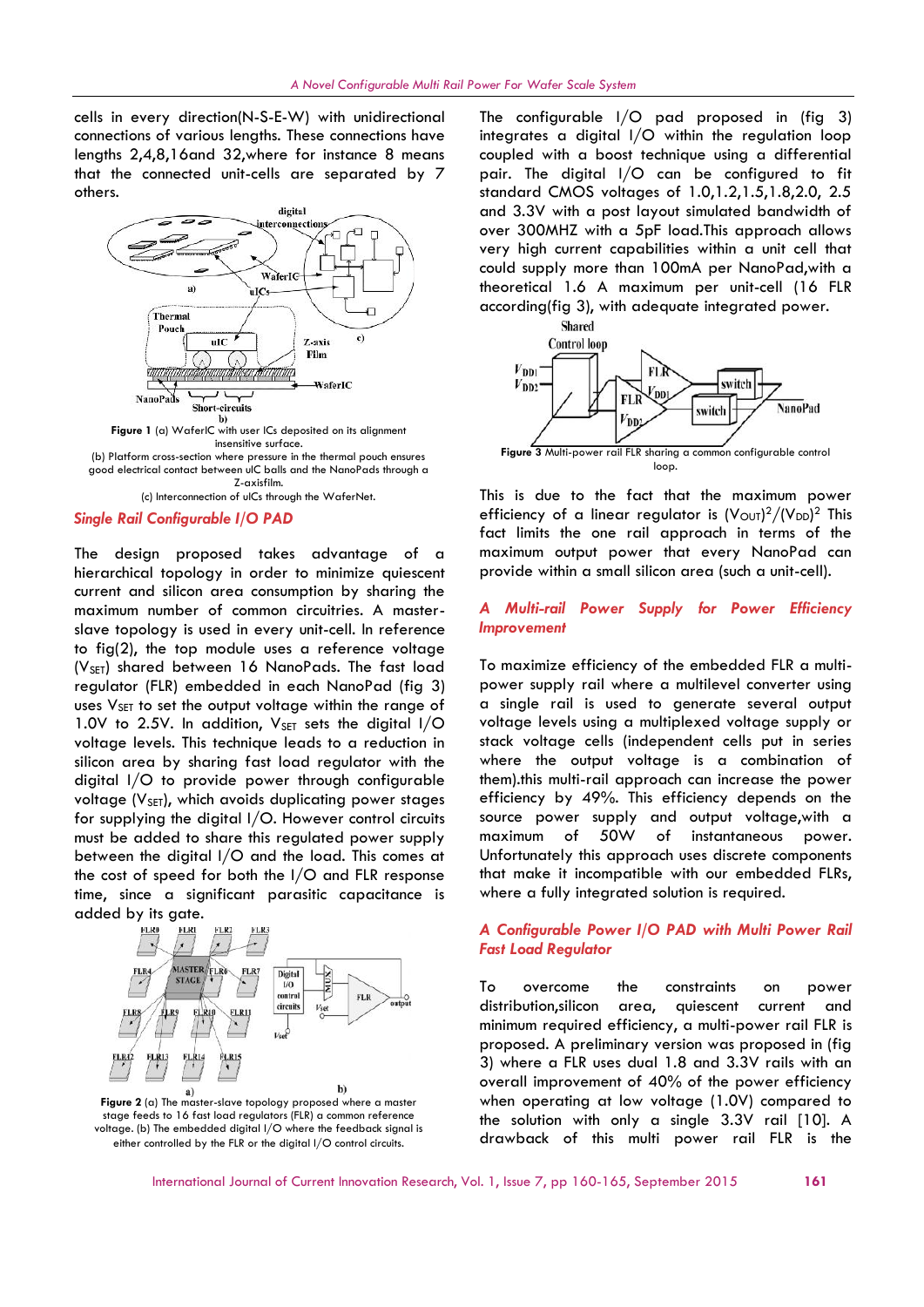duplication of all control circuitries used to assert the FLR which is costly in terms of silicon area. Another drawback is that this architecture is optimized to operate at low voltages (such as 1.0V) where 80% of the current is provided by the 1.8V rail. This contribution from the lowest voltage rail to the output current drastically decreases as the output voltage gets close 1.5V, where the 3.3V rail supplies .a complimentary solution is proposed in the presented paper where a single rail can be selected to minimize heat dissipation and silicon area.

With the solution proposed in figures, a silicon area similar to that reserved for the power transistors where power is scaled down to handle only half the maximum current capability of the previous solution

This architecture benefits from a configurable control loop, power supply and bulk biasing. The principle is that when lower output voltages are required at the NanoPad, the 1.8V rail is activated for a theoretical efficiency from 55% up to 83% (1.0 and 1.5V output voltages).

A challenge with multi power rail systems is the potential for latch up. To prevent any possibilities of latch up, protection transistors (switches) were added. With these transistors,it is possible to ensure that only one power rail at a time is tapped. Specifically, transistors  $M14$  must be turned off when  $V_{OUT}$  is larger than the branch power supply  $V_{DDn}$ .M14 is turned off using the voltage  $V_{BASE}$  that provides static bulk biasing for M13 and M14 and that also feed the control loop with the suitable supply voltage. When the  $V_{DDn}$  rail is in operation M13-M14 bulks ( $V_{BASE}$ ) are set to  $V_{DDn}$ . When not in operation the bulks are biased at the highest voltage,  $V_{dd1}$ . Table summarizes key characteristics of a previously reported solution and of the proposed solution for a configurable power I/O pad suitable for the wafer IC described in this section. It shows that for the same silicon area the proposed solution offers an extended output range, better power efficiency , and comparable I/O speed but at the cost of a smaller maximum output per rail(50mA instead 110mA). However,the same power is still available throughout the whole WaferIC.

#### *Power Distribution*

Power distribution presents several significant problems.

First, we must design a global power distribution network that runs both VDD and VSS entirely in metal. Second, we must size wires properly so that they can handle the required currents. Third, we must ensure that the transient behavior of the power distribution network does not cause problems for the logic to which it supplies current.



While keeping all these problems in mind, we must tackle two types of power supply loss:

- IR drops from steady state currents
- Drops from transient current

# *Power Distribution Types*

The predominant types of power distributions in use are

- H-tree
- A Balanced Clock Tree
- Grid

#### *H-tree*

The H tree is a very regular structure which allows predictable delay. The balanced tree takes the opposite approach of synthesizing a layout based on the characteristics of the circuit to be clocked.



**Figure 5** H tree

An H tree is shown in Figure 5. It is a recursive construction of Hs-given one level of H structure, four smaller H structures can be added at the four endpoints of the H bars. The H tree structure can be recursively refined to any level of required detail.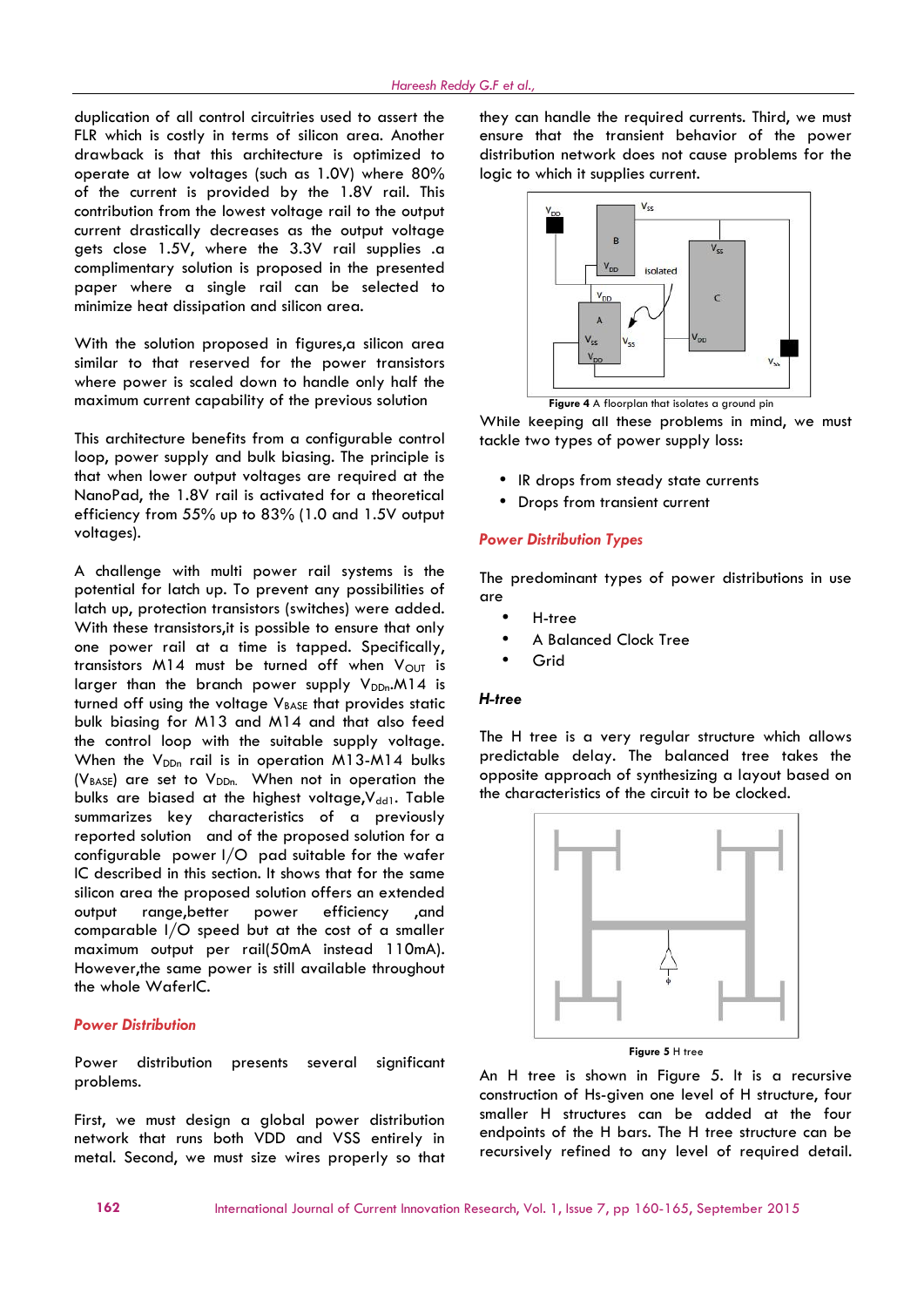The widths of the wires in the H tree can be adjusted to account for variations in load capacitance to equalize skew throughout the H tree. Buffers can also be added into the H tree network to increase drive capability.

An H tree network can be thought of as a top-down clock distribution methodology since the floorplan of the H tree determines the floorplan of the logic to which it is connected. Since skew increases with physical distance in the H tree, memory elements must be grouped together to make use of the same or nearby distribution points in the H tree network.



**Figure 6** Balanced Clock Tree

A Balanced Tree Clock network, illustrated in Figure 6, is generated by placement and routing. Memory elements are clustered into groups. The clustering is used to guide placement and a clocking tree is then validation synthesized based on the skew information generated during clustering. The tree is irregular in shape but has been balanced during design to minimize skew. Once again, wire widths can be varied in the tree and buffers can be added. Several tools exist for generating balanced clock trees.

#### *Grid*

A processor will have a large number of these local points and will require a large number of branches and therefore a deep distribution tree. A deep distribution tree will exhibit large POD delays and degraded clock performance. Subdividing the die into a smaller number of clock regions and applying a grid to serve each region can be a superior solution.



Figure 7 schematically shows a 2-dimensional grid serving one of these clock regions. This clock grid resembles a mesh with fully connected clock tracks in both dimensions and grid drivers located on all four sides. Local loads within a region can be directly connected to the grid. The grid effectively shorts the output of all drivers and helps minimize delay mismatches.

Figure 6 shows an idealized delay profile of a 2 dimensional grid assuming uniform loading. The shorted grid node helps balance the load non uniformities and results in a more gradual delay profile across the region. Additionally, since the grid drivers are shorted, the POD delay to all the loads within a region is limited to the interconnect delay of the grid which is typically small and results in lower clock skew uncertainty across the region.

#### *Introduction to DSCH*

The DSCH2 program is a logic editor and simulator. DSCH2 is used to validate the architecture of the logic circuit before the microelectronics design is started. DSCH2 provides a user-friendly environment for hierarchical logic design, and fast simulation with delay analysis, which allows the design and of complex logic structures.Some techniques for low power design are described in the manual. DSCH also features the symbols, models and assembly support for 8051 and 18f64. DSCH also includes an interface to SPICE.

#### *Introduction to MICROWIND*

The MICROWIND2 program allows the student to design and simulate an integrated circuit at physical description level. The package contains a library of common logic and analog ICs to view and simulate. MICROWIND2 includes all the commands for a mask editor as well as original tools never gathered before in a single module (2D and 3D process view, VERILOG compiler, tutorial on MOS devices). You can gain access to Circuit Simulation by pressing one single key. The electric extraction of your circuit is automatically performed and the analog simulator produces voltage and current curves immediately.

#### **SIMULATION RESULTS**

- The schematic diagram is drawn using the DSCH2 software.
- First, the requiredcomponents for the circuit are placed by drawing them from the symbol

International Journal of Current Innovation Research, Vol. 1, Issue 7, pp 160-165, September 2015 **163**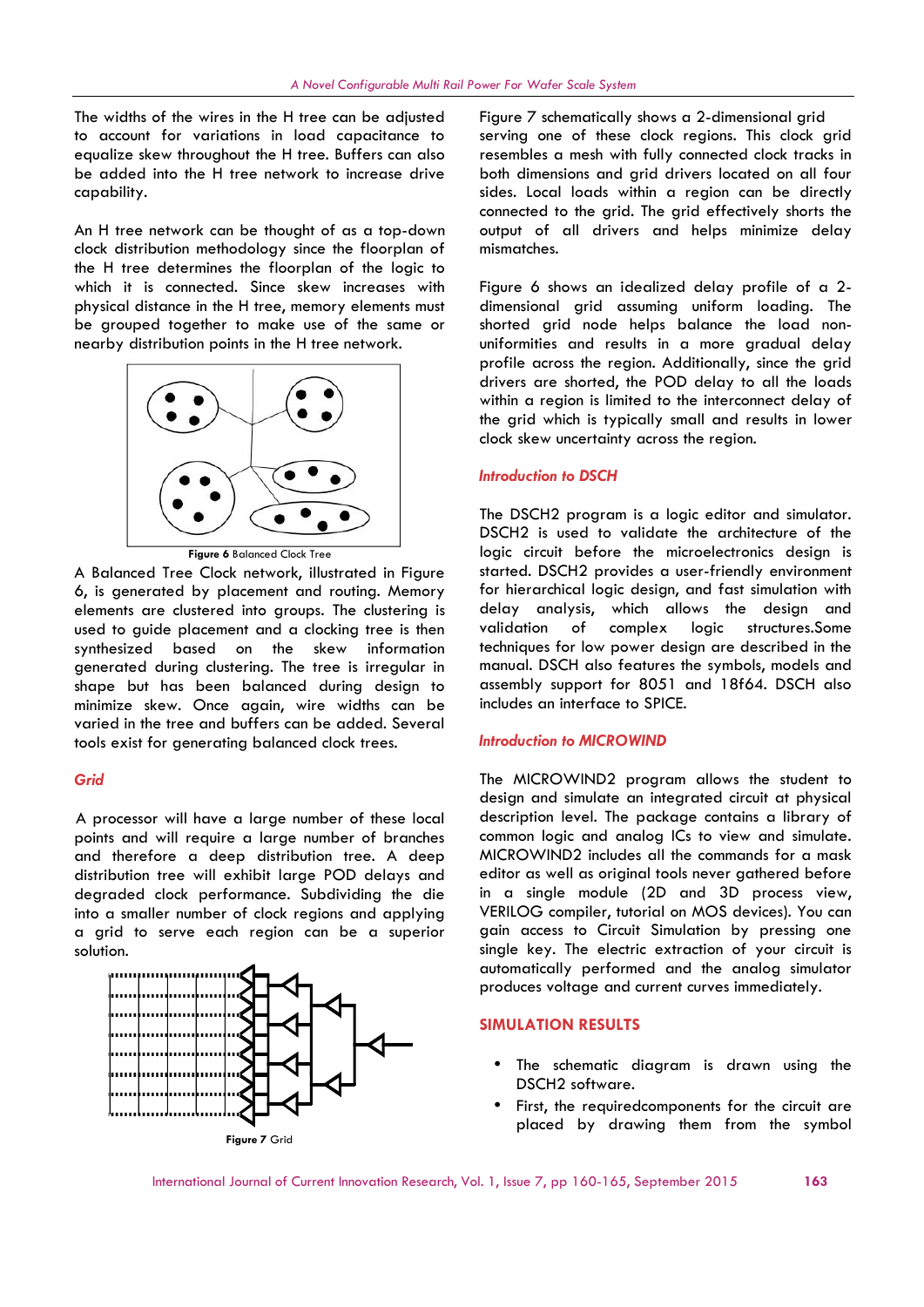palette available as a sidebar in the DSCH software.





**Table 1** Performance Summary of Power Rail FLR for 3.3V

| Year                 | 2005    | 2010           | 2012                                            | 2014                  | 2015              |
|----------------------|---------|----------------|-------------------------------------------------|-----------------------|-------------------|
| <b>CMOS</b>          | 0.09    | 0.18           | 0.065                                           | 0.18                  | 0.12              |
| Process(um)          |         |                |                                                 |                       |                   |
| Area/mm <sup>2</sup> | 0.098   | 0.006          | 1.0908                                          | 0.0080                | 0.0075            |
| $V_{INI}(V)$         | 1.2     | 1.8            | 1.1                                             | 1.8 or 3.3 1.5 or 3.1 |                   |
| $V_{\text{out}}(V)$  | 0.9     | $0.9$ to $1.7$ | $0.5$ to $1.0$                                  | $0.5$ to              | 0.5 <sub>to</sub> |
|                      |         |                |                                                 | 2.955                 | 1.5               |
| $I_{MAX}(mA)$        | 100     | 20             | 100                                             | 40                    | 35                |
| $I_{\odot}(\mu A)$   | 6000    | 1.06           | 164.5                                           | 0.000145              | 0.0012            |
| Respose Time         | 0.00054 | 0.0015         | 0.0054                                          | 0.02115               | 0.011             |
| $T_R(\mu s)$         |         |                |                                                 |                       |                   |
| Decoupling           | 0.00060 | 0.0005         | 0.0045                                          | 0.0047                | 0.0025            |
| capacitor(IF)        |         |                |                                                 |                       |                   |
| FOM(ns)              |         |                | 0.0000314 0.0000632 0.0000969 0.0000133 0.00001 |                       |                   |
| Area per mA          | 0.00098 | 0.0003         | 0.010908                                        | 0.0002                | 0.0001            |

- After completion of the circuit, save the file with .SCH extension.
- Go to File menu and click 'Make a Verilog file' option to generate a verilog program for the designed circuit.
- The circuit drawn using DSCH software is shown in fig.8
- Layout diagram is drawn using the MICROWIND software.
- First, go to the comple menu and select the option 'compile a verilog file'.
- Then a dialogue box gets opened.
- Select the text file which is generated using abov software and the program to check for errors.
- If no errors are present, then the layout diagram get displayed.
- We can also get the characteristics of each MOS used by using this software.

# **CONCLUSION**

A platform for rapidly prototyping electronic systems,the wafer board,is being developed in our lab. It isbased on a configurable wafer-scale active circuit. Electronic components firmly held in contact with its surface are powered and interconnected using circuits implemented in this active surface. This paper focuses on means for power delivery that mitigate heat dissipation by introducing a novel multi power rail voltage regulator that operates from1.8V and 3.3V rails. The addition of second power rail allows power savings up to 25%,while offering a wider range of operation at the cost of reducing the total deliverable power per rail due to limitations in the available area. The proposed design mergestwo fast load regulators into one by using configurable power supplies,the bulk biasing technique and shared transistors. The proposed architecture was fabricated in a 0.12µm CMOS technology and occupies a small area of 0.0075mm<sup>2</sup> by combining the two control loops into one, which makes it suitable for wafer scale integration. Moreover,the proposed design offers a fast response time of 11ns, with a 35mA load on either supply rail or very low quiescent currents of 120µA. This work also achieves the best figure of merit that outperforms by a factor of 3 its closest competitors.

# **References**

- 1. Laflamme-Mayer.N, Blaquiere.Y, Savaria.Y, Sawan.M, "*A Configurable Multi-Rail Power and I/O Pad Applied to Wafer-Scale Systems*," Circuits and Systems I: Regular Papers, IEEE Transactions on , vol.61, no.11, pp.3135, 3144, Nov. 2014
- 2. A textbook on "*Modern VLSI Design- IP Based Design*" by Wayne Wolf - Prentice Hall Modern Semiconductor Design Series- Fourth Edition.
- 3. Norman. R, Valorge.O, Blaquiere.Y, Lepercq.E, Basile-Bellavance.Y, El-Alaoui.Y, Prytula.R, Savaria.Y, "*An active reconfigurable circuit board*," Circuits and Systems and TAISA